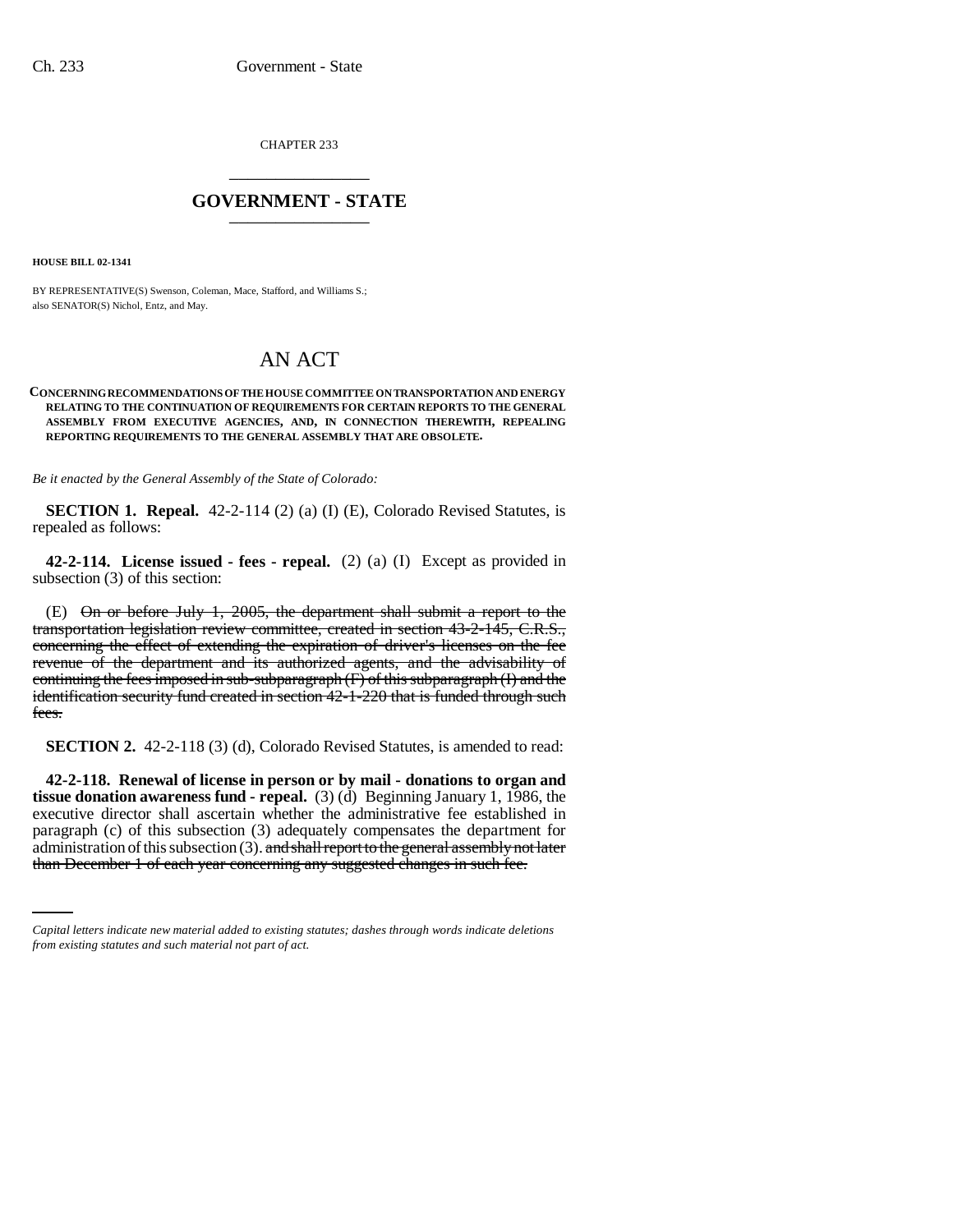**SECTION 3. Repeal.** 42-3-113 (5) (c), Colorado Revised Statutes, is repealed as follows:

**42-3-113. Number plates furnished - style - periodic reissuance.**  $(5)$  (c) During the 2002 regular session of the general assembly, the department shall report to the general assembly regarding the number of license plates in the state that need to be replaced if any, and the number of configurations still available. The general assembly shall appropriate out of the highway users tax fund, for fiscal years 2002-03 and 2003-04, the additional moneys necessary, if any, to complete the license plate replacement under paragraph (b) of this subsection (5).

**SECTION 4.** 42-4-305 (11), Colorado Revised Statutes, is amended to read:

**42-4-305. Powers and duties of executive director - automobile inspection and readjustment program - basic emissions program - enhanced emissions program - clean screen program.** (11) The executive director shall report to the general assembly TRANSPORTATION LEGISLATION REVIEW COMMITTEE annually on the effectiveness of the quality assurance and enforcement measures contained in this section, the overall motorist compliance rates with inspections for registration denial, and the status of state implementation plan compliance pertaining to quality assurance. This annual report shall be submitted to the commission in May of each year for incorporation into appropriate annual and biennial reporting requirements. Reports shall cover the previous calendar year.

**SECTION 5.** 42-4-306 (9) (a) (I), (9) (b), (9) (c), and (21) (b), Colorado Revised Statutes, are amended to read:

**42-4-306. Powers and duties of commission - automobile inspection and readjustment program - basic emissions program - enhanced emissions program - clean screen program.** (9) (a) (I) The commission shall continuously evaluate the entire AIR program to ensure compliance with the state implementation plan and federal law. Such evaluation shall be based on continuing research conducted by the department of public health and environment in accordance with section 25-7-130, C.R.S. Such evaluation shall include assessments of the cost-effectiveness and air pollution control-effectiveness of the program. The commission shall submit such evaluation and any recommendations for changes in the program to the general assembly by July 1 of each year, and the general assembly shall annually review such evaluation and recommendations and the program.

(b) Such evaluation shall include a determination of the number of motor vehicles which THAT fail to meet the applicable emissions standards after the adjustments and repairs required by subsection (7) of this section are made. If the commission finds that a significant number of motor vehicles do not meet the applicable emissions standards after such adjustments or repairs are made, the commission shall develop recommendations designed to improve the air pollution control-effectiveness of the program in a cost-effective manner. and shall submit such recommendations to the general assembly as a part of the next evaluation submitted pursuant to paragraph (a) of this subsection (9).

(c) The evaluation to be submitted pursuant to this subsection  $(9)$  shall also include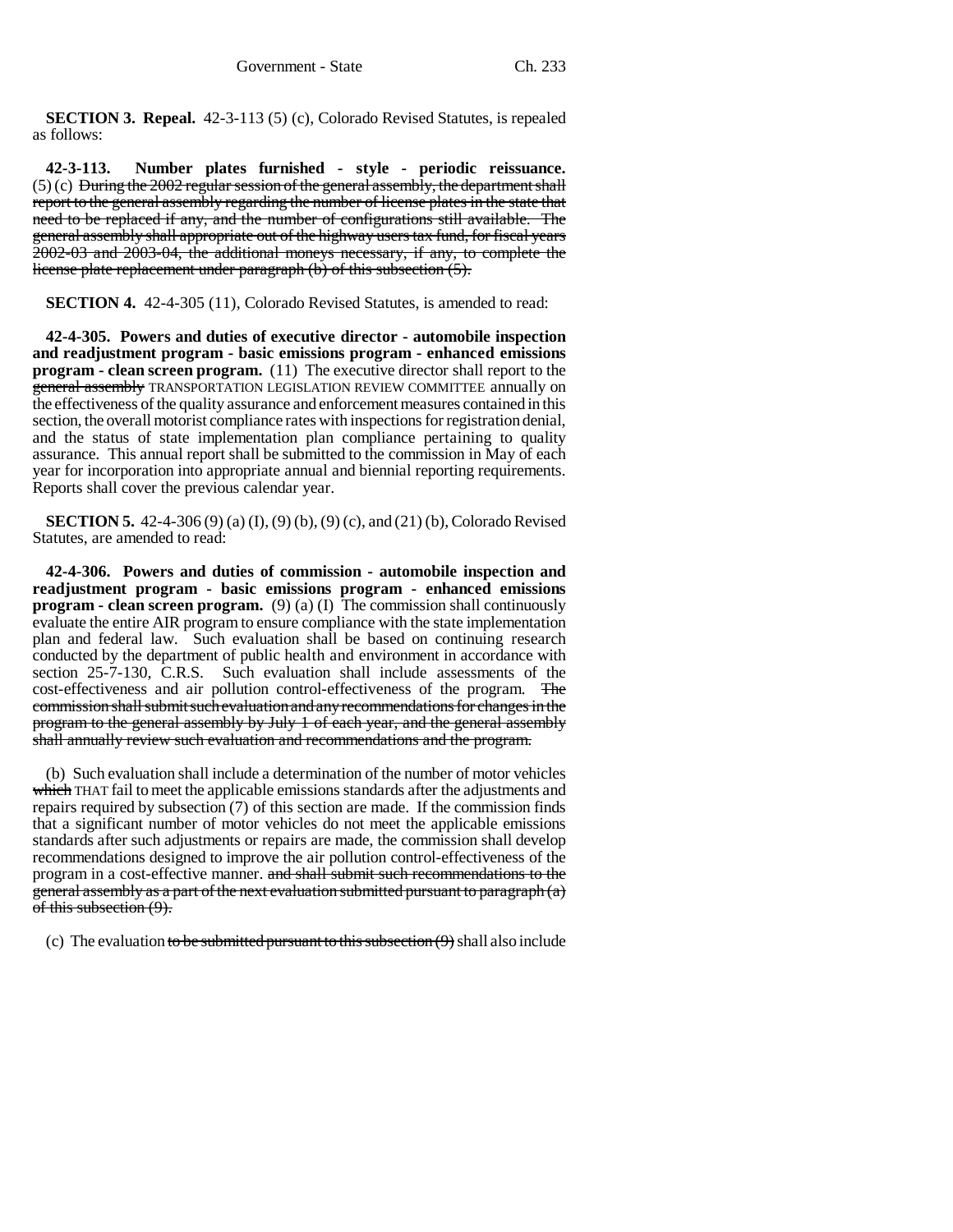## Ch. 233 Government - State

an assessment of the methods of controlling or reducing exhaust gas emissions from motor vehicles of the model year 1981 or a later model year which THAT are equipped with microprocessor-based emissions control systems and on-board diagnostic systems. Such evaluation shall include, if necessary for such motor vehicles, the development of more accurate alternative procedures to include the adjustments and repairs specified in subparagraph (II) of paragraph (a) of subsection (7) of this section, and such alternative procedures may require the replacement of inoperative or malfunctioning emissions control components. Such alternative procedures shall be designed to achieve control of emissions from such motor vehicles which is equivalent to or greater than the control performance level provided by performance standards established pursuant to the federal act.

 $(21)$  (b) A study of a "cash for clunkers" program shall be completed no later than December 1, 1994. The results of such study shall be reported to the general assembly by January 5, 1995, for possible legislative action in the 1995 regular session of the general assembly.

**SECTION 6.** 42-4-307 (11), Colorado Revised Statutes, is amended to read:

**42-4-307. Powers and duties of the department of public health and environment - division of administration - automobile inspection and readjustment program - basic emissions program - enhanced emissions program - clean screen program.** (11) The department of public health and environment shall conduct studies on the development, effectiveness, and cost of evolving technologies in mobile source emission inspection for consideration by March 1994, and biennially thereafter. Such studies shall be reported to the health, environment, welfare, and institutions committees of the senate and house of representatives and to the transportation committee of the senate and to the transportation and energy committee of the house of representatives. OF EACH EVEN-NUMBERED YEAR. In the event that alternative technologies become available, cost and air quality effectiveness shall be considered prior to adoption by the commission as inspection technology.

**SECTION 7.** 42-4-316 (2), Colorado Revised Statutes, is amended to read:

**42-4-316. AIR program - demonstration of compliance with ambient air quality standards and transportation conformity.** (2) The legislative audit committee shall cause to be conducted performance audits of the program, including the clean screen program. The first of such audits shall be completed not later than January 1, 2000, and shall be completed not later than January 1, 2004, and January 1 of each third year thereafter. Upon completion of the audit report, the legislative audit committee shall hold a public hearing for the purposes of a review of the report. A copy of the report shall be made available to each member of the general assembly.

**SECTION 8. Repeal.** 42-4-405 (5) (b), Colorado Revised Statutes, is repealed as follows:

**42-4-405. Powers and duties of executive director.** (5) (b) The results of the hearings shall be reported to the general assembly no later than December 1 of each year.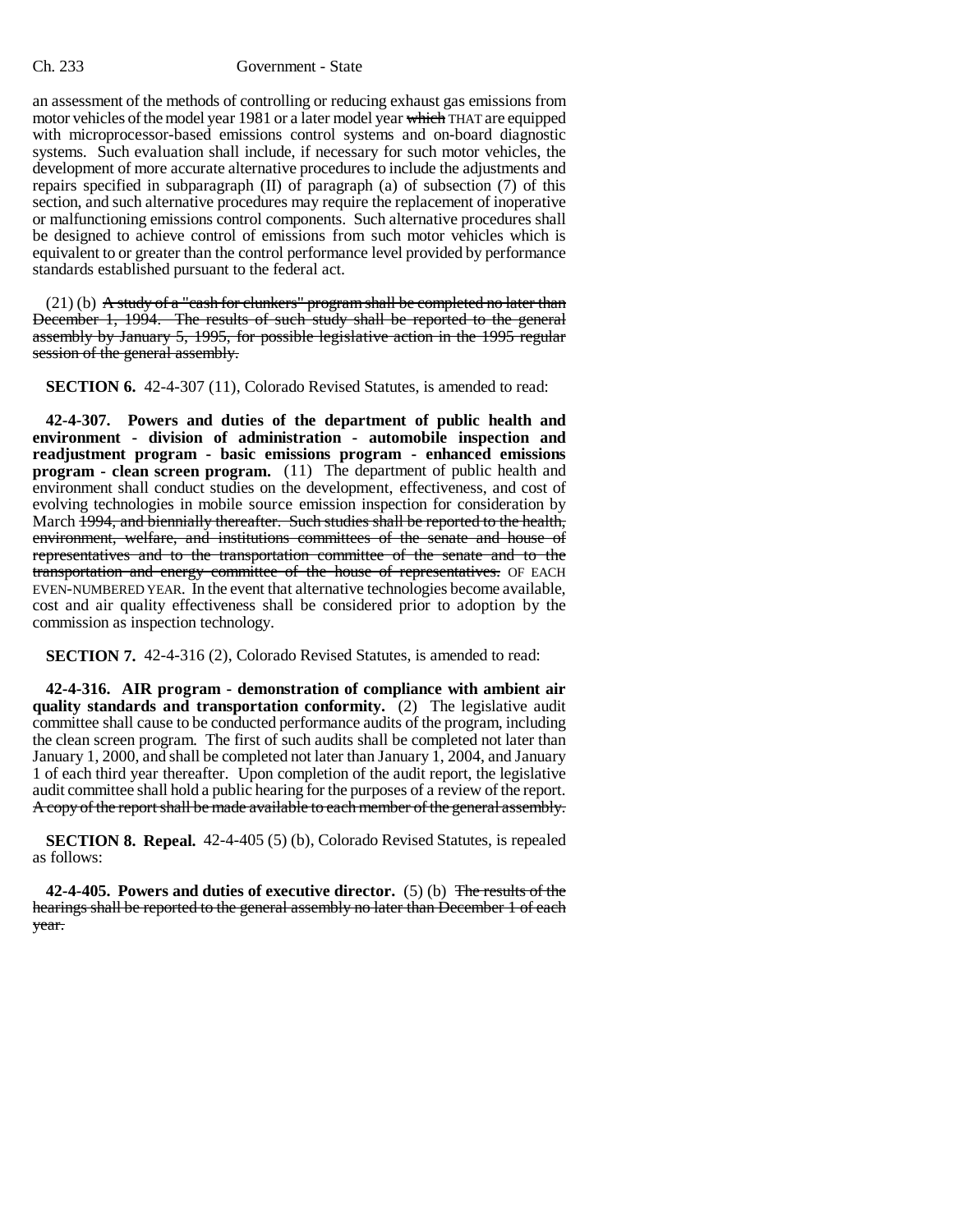**SECTION 9. Repeal.** 42-4-510 (8) (c), Colorado Revised Statutes, is repealed as follows:

**42-4-510. Permits for excess size and weight and for manufactured homes.** (8) (c) On or before July 1, 1997, the department of transportation and the department of revenue shall report to the transportation legislation review committee regarding:

(I) Such departments' progress in implementing electronic permitting systems that would further the convenience and efficiency of administering permit applications by the trucking industry; and

(II) Whether the implementation of electronic permitting systems enables any organizational or administrative changes by the state or by local governments in the issuance of permits.

**SECTION 10.** 42-7-604 (7), Colorado Revised Statutes, is amended to read:

**42-7-604. Motorist insurance identification database program - creation administration - selection of designated agent - legislative declaration.** (7) The division of insurance in the department of regulatory agencies shall contract with a company that gathers statistical information concerning personal lines of property and casualty insurance. Said company shall be paid from the motorist insurance identification account within the highway users tax fund, and shall report the frequency of uninsured motorist claims to the division of insurance on a regular basis. Such report shall include a comparison of the number of uninsured motorist claims with the average number of such claims reported for the twelve-month period immediately preceding July 1, 1997. The division of insurance shall transmit such information to the general assembly no later than January 1, 1999, and each January 1 thereafter.

**SECTION 11.** 43-1-106 (16) (e), Colorado Revised Statutes, is amended to read:

**43-1-106. Transportation commission - powers and duties.** (16) (e) All paving projects constructed pursuant to this subsection (16) shall be subject to a cost-benefit evaluation by a committee selected by the commission. Such committee shall consist of two representatives from the state department of transportation, two individuals from the asphalt paving construction industry, and an independent engineer who shall be compensated by the department for reasonable fees. Committee members shall not be connected with the pavement project that is the subject of such cost-benefit evaluation. Said committee shall gather data on actual costs, including maintenance costs, of warranted projects and comparable nonwarranted projects. and present its conclusions in a report to the house and senate transportation committees at the end of the warranty period for the projects or at an earlier date specified by either committee.

**SECTION 12. Repeal.** 43-3-403 (1) (b), Colorado Revised Statutes, is repealed as follows:

**43-3-403. Authority to construct tunnels.** (1) The transportation commission is authorized to have constructed any tunnels between the east and west slopes of the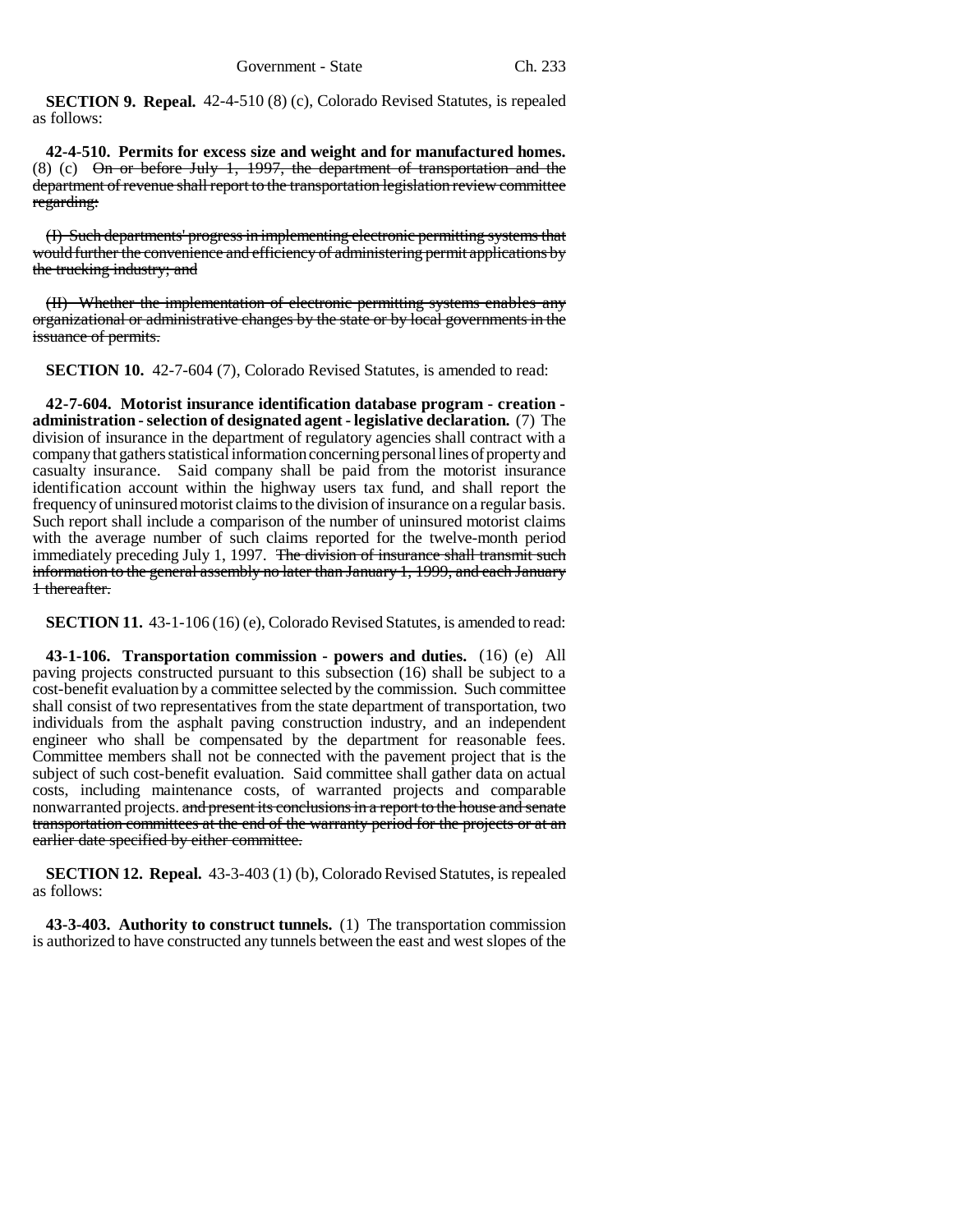state of Colorado for highway purposes as follows:

(b) In the event the state of Colorado does not receive designation by January 1, 1958, of an east-west national defense and interstate highway across the state of Colorado from the United States bureau of public roads out of mileage presently authorized by congress, or in the event the United States bureau of public roads prior to January 1, 1958, affirmatively makes known that no east-west national defense and interstate highway will be designated across the state of Colorado out of mileage presently authorized by congress, a toll tunnel may be constructed at such site as is determined by the transportation commission, with the approval of the governor, but not less than thirty days prior to the execution of any contract for such construction, the governor and the transportation commission shall, as to each tunnel proposed to be constructed, submit a report, together with substantiating data, to the general assembly, or to each member thereof if the general assembly is not in session, specifically finding that construction of each proposed tunnel: Would be a more practical, effective, and economical way of facilitating travel and transportation between the eastern and western slopes of Colorado than the improvement of existing passes or building of new highways without tunnels; would be the site which traffic, engineering, and economic data show would best serve the interest of the state; and would be economically feasible as a toll tunnel without unduly hampering or delaying the remainder of the state highway building program or requiring funds other than those provided in this part 4 for its construction, operation, and maintenance, including payment of principal and interest.

**SECTION 13.** 43-4-404 (1) and (2), Colorado Revised Statutes, are amended to read:

**43-4-404. Formula for allocation of moneys.** (1) The office of transportation safety shall allocate not less than thirty percent and not more than fifty percent of the moneys allocated to the office pursuant to section 43-4-402 (2) to counties that have established a qualified drunken driving prevention and law enforcement program. The intent of the general assembly is that these moneys be expended in a manner that will improve enforcement of drunken driving laws. To this end, rules for the distribution of these moneys shall be developed by the office of transportation safety. The office shall report annually to the general assembly TRANSPORTATION LEGISLATION REVIEW COMMITTEE on the distribution and expenditure of these funds and the nature and purpose of the programs. All moneys appropriated hereunder shall be used for drunken driving prevention and law enforcement improvement by counties and not for statewide programs.

(2) The office of transportation safety shall allocate not less than fifty percent and not more than seventy percent of the moneys to municipalities and city and counties that have established a qualified drunken driving prevention and law enforcement program. The intent of the general assembly is that these moneys be expended in a manner that will improve enforcement of drunken driving laws. To this end, rules for the distribution of these moneys shall be developed by the office of transportation safety. The office shall report annually to the general assembly TRANSPORTATION LEGISLATION REVIEW COMMITTEE on the distribution and expenditure of these funds and the nature and purpose of the programs. All moneys appropriated hereunder shall be used for drunken driving prevention and law enforcement improvement by municipalities and city and counties and not for statewide programs.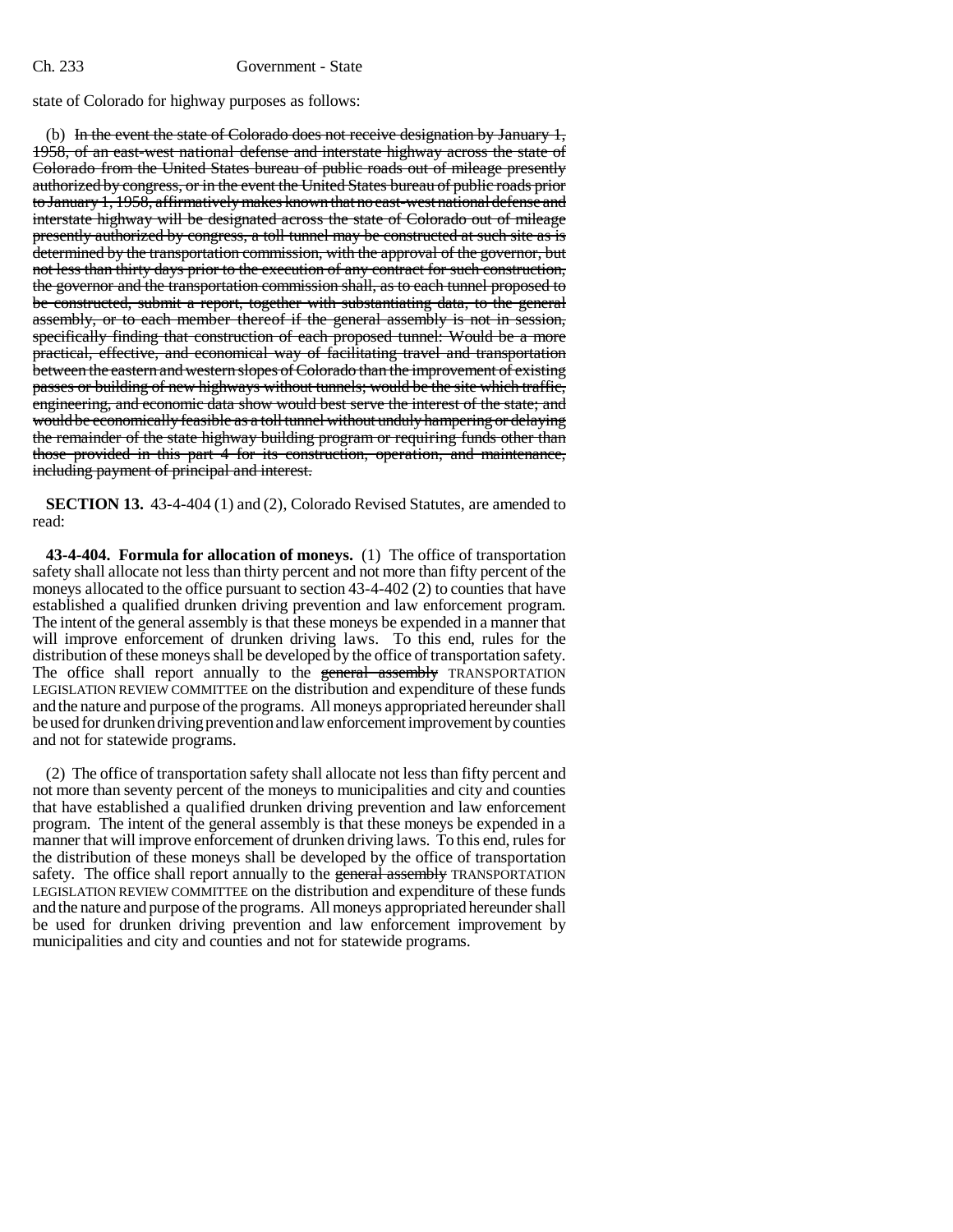**SECTION 14.** 43-4-514 (1) (a), (1) (c), and (3), Colorado Revised Statutes, are amended to read:

**43-4-514. Notice - coordination of information - reports.** (1) (a) At least forty-five days prior to the creation of any authority or value capture area pursuant to this part 5, a notice containing the proposed boundaries of the authority or value capture area and the methods proposed for financing public highways in the authority or a copy of the value capture plan shall be sent to the division AND to the department of revenue. and to the chairman of the transportation legislation review committee.

(c) At the time the notice required in paragraph (a) or (b) of this subsection  $(1)$  is sent to the division, a copy shall be filed with the general assembly TRANSPORTATION LEGISLATION REVIEW COMMITTEE.

(3) (a) The division shall file an annual report with the general assembly TRANSPORTATION LEGISLATION REVIEW COMMITTEE concerning the activities of authorities created pursuant to this part 5. Such report shall detail how many authorities have been created, describe their boundaries, and specify the public highways which are being constructed and how they are being financed.

(b) The division shall notify the general assembly TRANSPORTATION LEGISLATION REVIEW COMMITTEE either in the report required by paragraph (a) of this subsection (3) or by letter, if it deems that immediate notification is warranted, of any situation relating to the creation of an authority or value capture area, the imposition of any fee, or the issuance of any bonds by an authority that the division believes or has reason to believe will adversely affect the tax-raising ability or the credit or bond rating of any governmental unit or any school district.

**SECTION 15.** 43-4-614 (1) (a) and (4), Colorado Revised Statutes, are amended to read:

**43-4-614. Notice - coordination of information.** (1) (a) At least forty-five days prior to the creation of any authority pursuant to this part 6, a notice containing the proposed boundaries of the authority and the methods proposed for financing rural transportation systems in the authority shall be sent to the division AND to the department of revenue. and to the chair of the transportation legislation review committee created in section 43-2-145.

(4) Each authority shall report annually in the month of August to the transportation legislation review committee, created in section 43-2-145, on its activities during the preceding twelve months and on its proposed activities during the succeeding twelve months. The board and staff of the authority shall cooperate with the transportation legislation review committee in carrying out the committee's duties pursuant to section 43-2-145 (1.9).

**SECTION 16. Repeal.**  $24-1-136(11)(a)$  (II) (F), Colorado Revised Statutes, is repealed as follows:

**24-1-136. "Information Coordination Act" - policy - functions of the heads of principal departments.** (11) (a) (II) All requirements for reports to the general assembly by executive agencies or the judicial branch that were in existence before